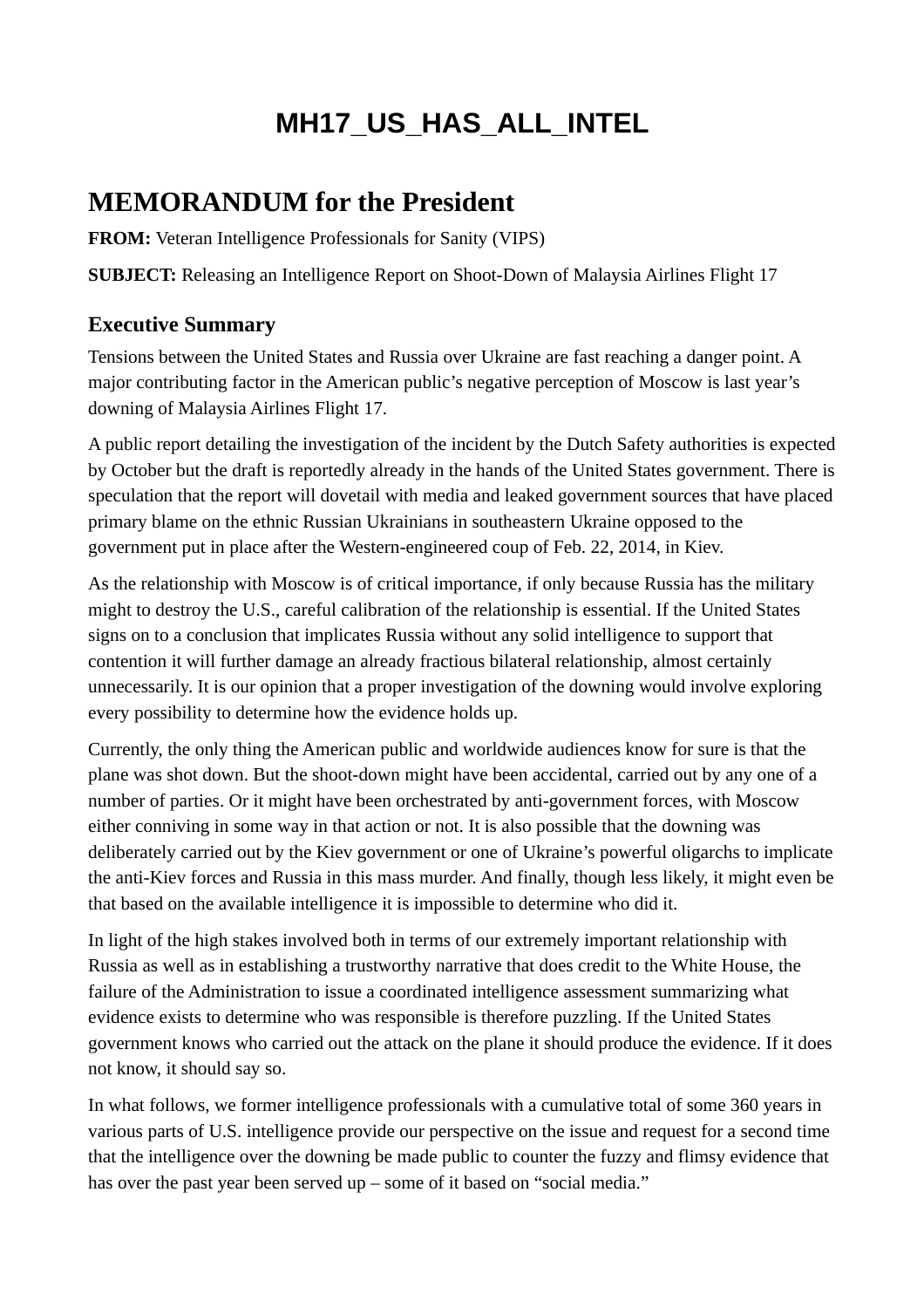### **The Russian Dimension**

It would not be the first time for a tragic incident to be exploited for propaganda reasons with potentially grave consequences. We refer to the behavior of the Reagan administration in the immediate aftermath of the shoot-down of [Korean Airlines Flight 007](https://wikispooks.com/wiki/Korean_Airlines_Flight_007) over Siberia on August 30, 1983.

Hours after the tragic shoot-down on August 30, 1983, the Reagan administration used its very accomplished propaganda machine to manage a narrative emphasizing Soviet culpability for deliberately killing all 269 people aboard KAL-007 in full knowledge that it was a civilian airliner. In reality, the airliner had been shot down after it strayed hundreds of miles off course and penetrated Russia's airspace over sensitive military facilities in Kamchatka and Sakhalin Island. The Soviet pilot tried to signal the plane to land, but the KAL pilots did not respond to the repeated warnings. Amid confusion about the plane's identity  $-$  a U.S. spy plane had been in the vicinity hours earlier – Soviet ground control ordered the pilot to fire.

The Soviets soon realized they had made a horrendous mistake. U.S. intelligence also knew from sensitive intercepts that the tragedy had resulted from a blunder, not from a willful act of murder (much as on July 3, 1988, the USS Vincennes shot down an Iranian civilian airliner over the Persian Gulf, killing 290 people, an act which President Ronald Reagan dismissively explained as an "understandable accident").

The story of KAL-007 should come to mind when considering the fate of MH-17. There might be legitimate reasons for opposing the increasingly authoritarian government of President Vladimir Putin, but exploiting a tragedy does not equate to constructive statecraft for dealing with an adversary.

At a minimum, the White House and State Department one year ago displayed unseemly haste in deciding to be first out of the starting gate with a narrative implicating Russia, at least indirectly  $-$  a narrative that may not be based on fact. That twelve months have passed and there has been no effort made to either correct or amplify the record is unacceptable.

## **Someone Is Lying**

Both Russia and Ukraine deny any active role in the MH-17 shoot down. So do the anti-coup forces in southeastern Ukraine. Someone knows something and is lying to conceal a role in the incident. From the U.S. perspective what happened needs to be clarified and become a matter of public record. No other nation has the resources that the U.S. had to come up with an evidence-based answer; and intelligence collection and analysis are the tools that must be used. The information released to date does not bear close scrutiny; it does not permit an informed judgment as to who is lying about the shoot-down of Flight 17.

One year ago today, [National Intelligence Director](https://wikispooks.com/w/index.php?title=National_Intelligence_Director&action=edit&redlink=1) [James Clapper](https://wikispooks.com/wiki/James_Clapper) authorized a background briefing including some sketchy talking points in a very short "Government Assessment" for selected mainstream journalists. It was just five days after the shoot-down and two days after [Secretary of](https://wikispooks.com/wiki/Secretary_of_State)  [State](https://wikispooks.com/wiki/Secretary_of_State) [Kerry](https://wikispooks.com/w/index.php?title=Johk_Kerry&action=edit&redlink=1) pointed the finger of blame at anti-coup Ukrainians and Russia. Understandably, corroboration was being sought.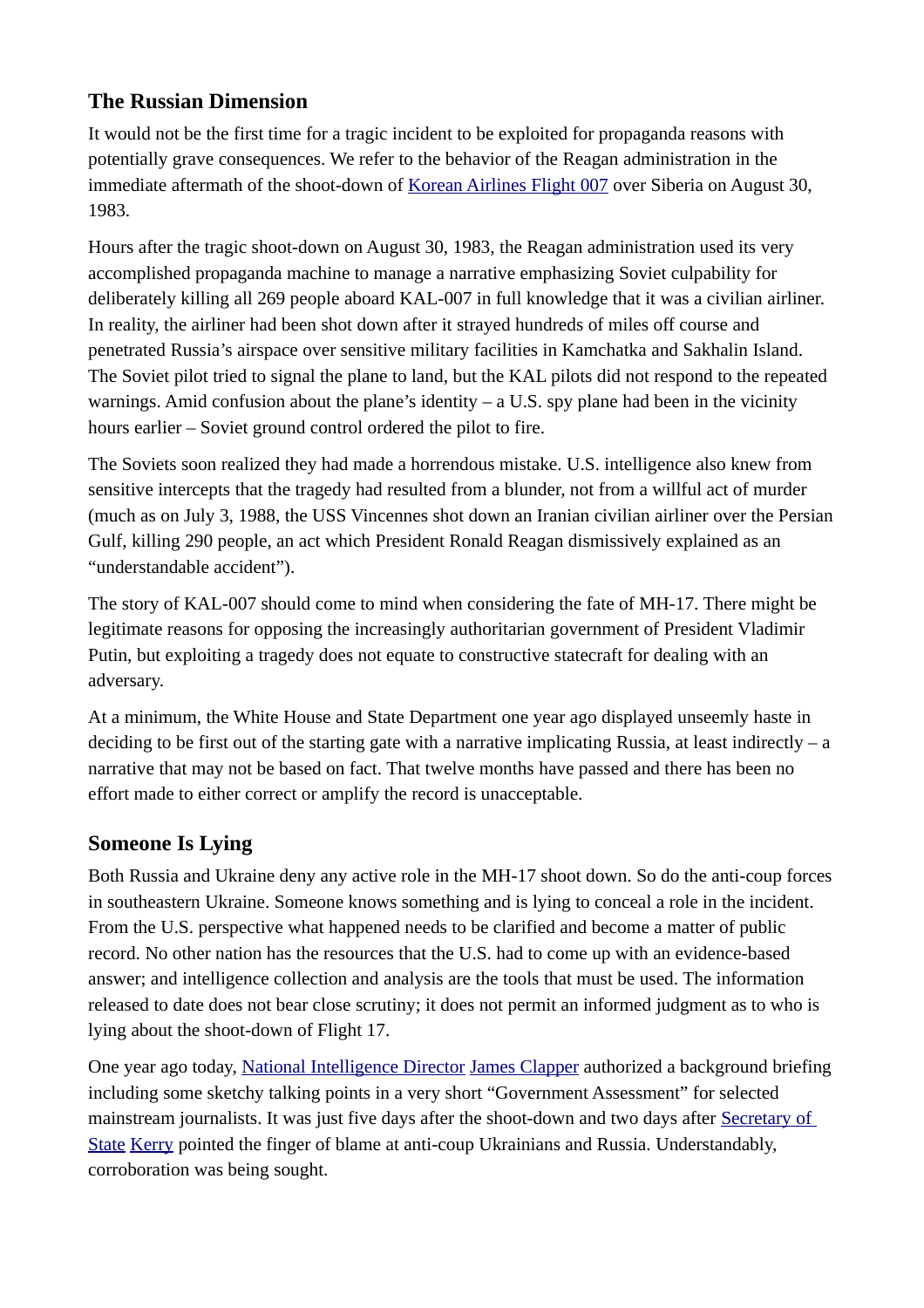Like Kerry's presentations on the Sunday talk shows of July 20, 2014, however, much of the "Government Assessment" was derived from postings on "social media." The July 22, 2014 briefing addressed, inconclusively, the key issue of who fired the Buk anti-aircraft missile widely believed to have downed the airliner on July 17, 2014.

No update to that five-day-after "Government Assessment" has been provided over the past year. Are we asked to believe that one year later the intelligence community still cannot adduce evidence that goes beyond insinuation regarding the Buk missile?

The July 22, 2014 briefing also suggested that the missile might have been fired by a Ukrainian "*defector."* Has there been no clarification on that point? It is, frankly, very hard for us to believe that the U.S. intelligence community has been unable to expand its understanding of these key issues over the past year.

To be sure, there has long been a tendency in Washington to "fix the intelligence around the policy," to quote the Downing Street memo relating to the inglorious start of the Iraq War. More recently, we note the claim repeatedly made by Secretary of State John Kerry on August 30, 2013, that "we know" the regime of [Bashar al-Assad](https://wikispooks.com/wiki/Bashar_al-Assad) was responsible for the chemical incidents near Damascus nine days before.

In that case, Kerry also cited a "Government Assessment" to support his charges. We saw the introduction of this unique genre of "assessment," instead of the normally required "Intelligence Assessment," as evidence that honest intelligence analysts were refusing to go along with the preferred narrative. In fact, Kerry's accusations turned out to have been based on false and even fabricated intelligence provided by opponents of the Syrian government.

#### **Choosing to Reveal the Truth**

If the White House has concrete, probative intelligence regarding MH-17, we strongly suggest that the time is right to approve it for release before the "blame Russia" narrative becomes completely dominant. The American people are perfectly capable of judging for themselves what took place but they need to have all the information presented without bias and without any attempt to evade unpleasant conclusions. And it should be done even given the risk of compromising "sources and methods," as the broader issue of war or peace with Russia is something that should be of paramount concern to every American.

What is needed is an Interagency Intelligence Assessment – the mechanism used in the past to present significant findings. We are hearing indirectly from some of our former colleagues that the draft Dutch report contradicts some of the real intelligence that has been collected. Resorting to another "Government (not Intelligence) Assessment" to sidestep the accountability issue is not appropriate and is itself an insult to the integrity and professionalism of the intelligence community.

Mr. President, we believe you need to seek out honest intelligence analysts now and hear them out, particularly if they are challenging or even opposing the prevailing groupthink narrative. They might well convince you to take steps to deal more forthrightly with the shoot-down of MH-17 and minimize the risk that relations with Russia might degenerate into a replay of the Cold War with the threat of escalation into thermonuclear conflict. In all candor, we suspect that at least some of your advisers fail to appreciate the enormity of that danger.